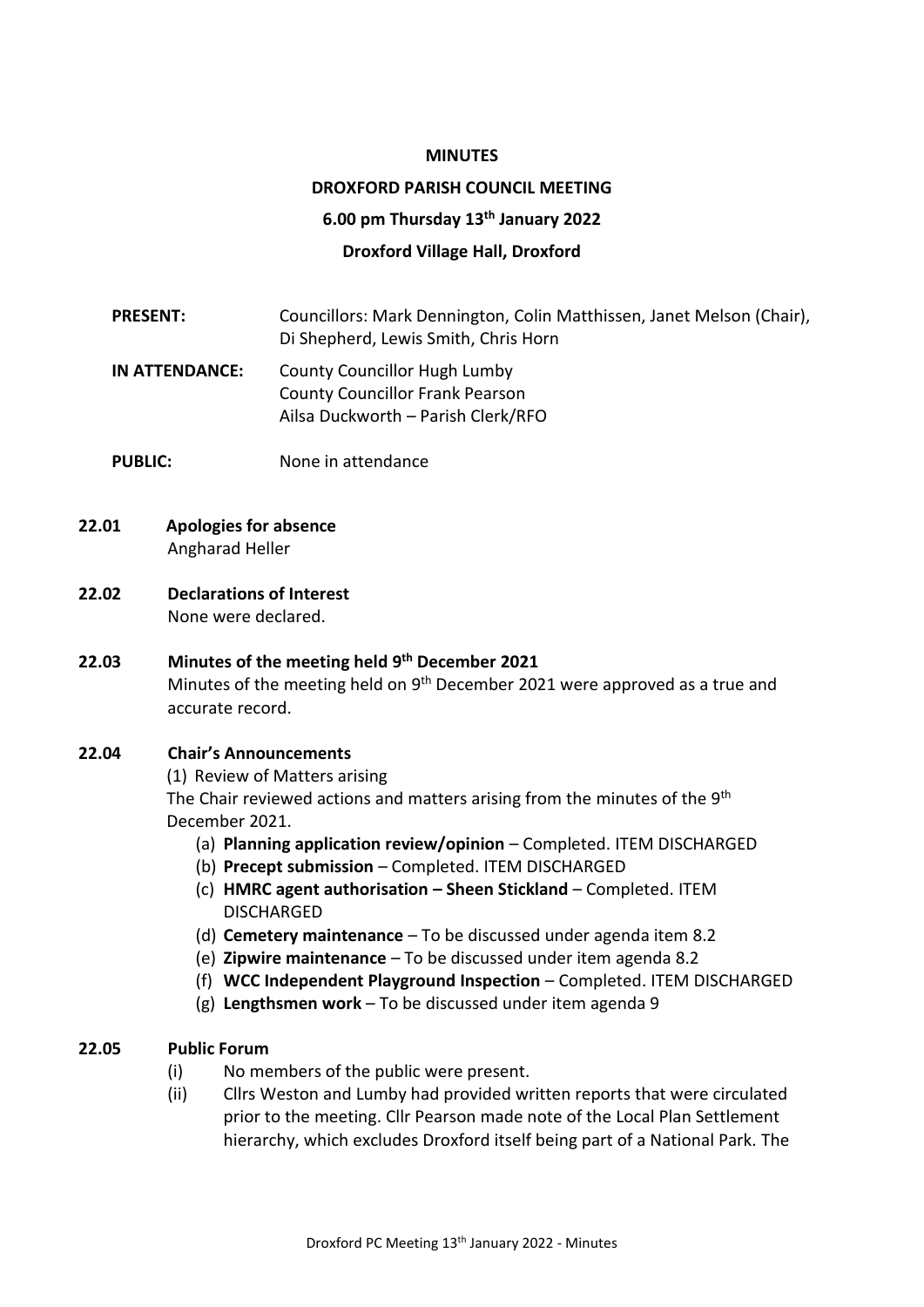Chair thanked the Councillors for their contributions. Cllr Pearson left the meeting.

## **22.06 Planning**

## **1. New Applications and Planning Report – Appendix A**

Decisions determined by SDNPA, Enforcement cases and Pre-applications were **NOTED.**

#### **ACTION**

Cllr Horn to provide a comment on a planning application, in particular regarding the future plans of the site. **CH**

## **2. Enforcement:** Uplands Park

The proposed discharge of condition 14 (relating to Contamination at the site) was noted. A decision from SDNP Planning has not yet been made.

# **3. Enforcement:** Hill Farm

No update

Cllr Linda Gemmell briefly joined the meeting at this point to provide a WCC update. Cllrs Gemmel and Lumby left the meeting.

# **22.07 Finance and Governance**

## **1. Payment of accounts**

a) **APPROVED:** To authorise payment of accounts listed in Appendix B.

b) **APPROVED:** To ratify payments between meetings made under the Scheme of Delegation (up to £500) or approved by councillors by email (over £500). Namely: Receipts submitted following DNW meeting (£51.37)

c) **NOTED:** To review Bank Reconciliation for December.

## **2. The Pavilion**

a) **NOTED:** No new hirings made. Retrospective notification of hiring 31/12/2021.

b) **NOTED:** Water supply to be labelled.

c) **ONGOING:** The Pavilion hire agreement is to be reviewed and finalised. It was to be confirmed that the agreement included that Chinese lanterns were not permitted, due to their fire risk.

#### **ACTION**

Clerk to check previous years' invoices for Recreation Ground upkeep. Pavilion hire agreement to be reviewed and finalised. **Clerk**

## **3. CIL Annual Monitoring Return 2021**

**NOTED:** The Return for 2021 is outstanding. The Clerk will follow up and submit.

#### **ACTION**

| <b>Clerk</b><br>Prepare and return the CIL Annual Monitoring submission. |  |
|--------------------------------------------------------------------------|--|
|--------------------------------------------------------------------------|--|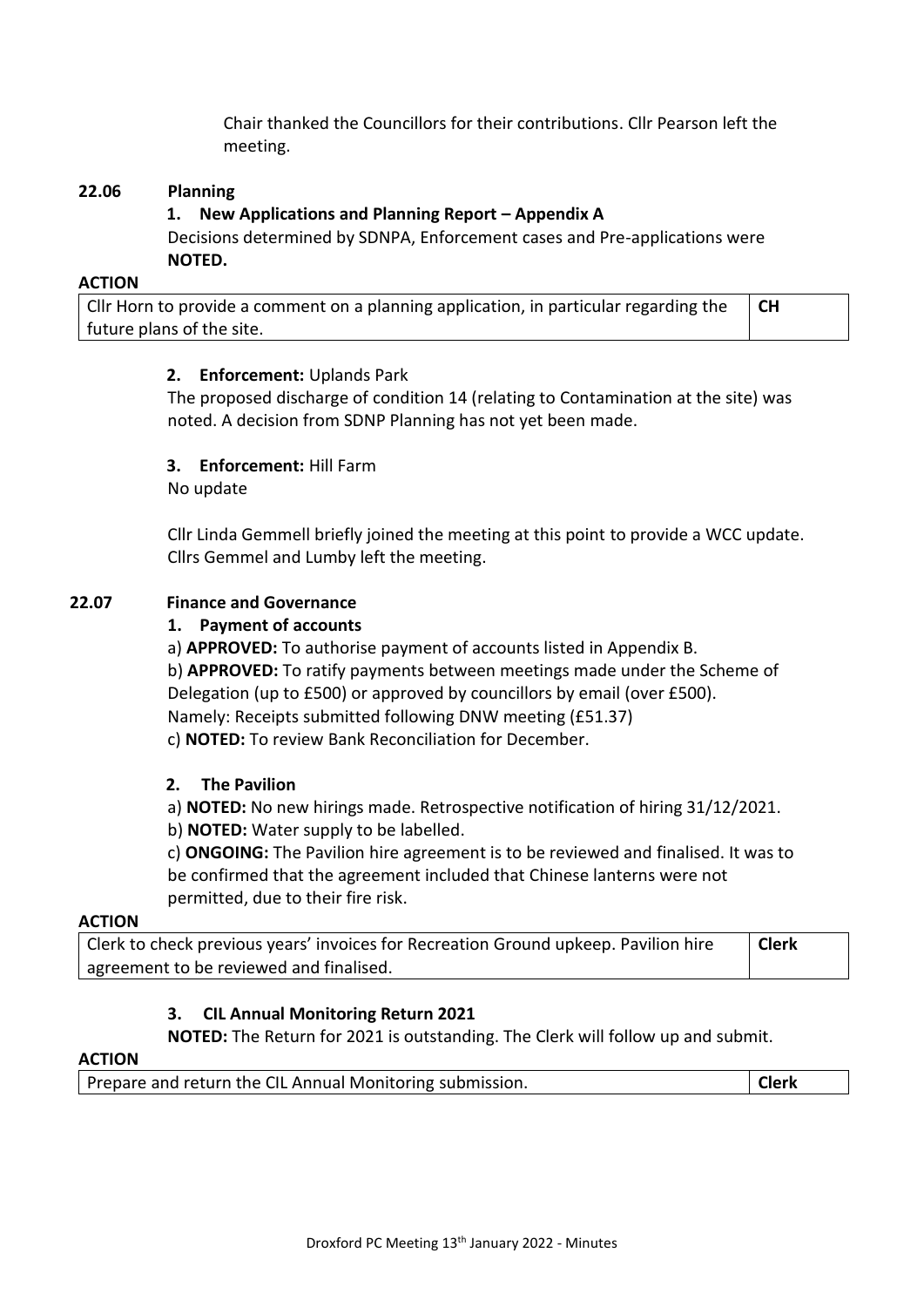## **4. Internal Audit – 21st January 2022**

**NOTED:** Internal Audit will review cashbook for October – December 2021, insurance and asset register. (Post meeting note  $-$  audit has been deferred until  $4<sup>th</sup>$  February 2022.)

## **5. Date for Annual Meeting 2022**

**DEFERRED:** Meeting date to be agreed at next meeting following review of regulations regarding election year.

#### **ACTION**

| Clerk to check how elections impact on timing of PC Annual Meeting. | <b>Clerk</b> |
|---------------------------------------------------------------------|--------------|
|---------------------------------------------------------------------|--------------|

# **22.08 Allotments, Recreation Ground and Cemetery**

## **1. Parish Green update**

General approval for the plans has been ascertained, with a strong preference to dispense with gates and provide bollards. Final plans will be clarified on the website and no further public consultation will take place. Quotations will need to be sought and included on the next agenda.

# **2. Green Spaces Working Group Report**

The Green Spaces Working Group Report was received. Cllr Shepherd confirmed that all work at the cemetery had been completed, thanks to the many committed volunteers. An article will be included in the next copy of The Bridge to promote the improvements made. Further plants are to be purchased with the remaining balance from the recent upgrade works. Signage, in particular at the playground and the cemetery, is to be reviewed and updated where required. Lastly, there are 3 grant applications in progress.

The Chair commended Cllr Shepherd on her commitment to the cemetery work, and her success in harnessing the support of the volunteers, who have worked tirelessly to achieve the results. The Councillors reiterated the Chair's formal thanks.

# **ACTION** To review signage and regulations around signage requirements. **Chair/DS/Clerk**

## **22.09 Lengthsmen**

A visit is scheduled for 14th January 2022, and a schedule has been provided. This is to be shared with the Footpath Warden.

## **22.10 Footpaths & ROW**

No update to report.

## **22.11 Roads & Highways**

Cllr Smith provided an update on the TSID deployment. The next deployment is from 1<sup>st</sup> February 2022 for 2 weeks and will face south for this duration. It was noted that perception of speed could differ to actual speed recorded. Highways have suggested that there are two 30mph signs that could be replaced, and Cllr Smith will take that forward. Finally, Cllr Smith referred to the issue of HGVs attempting to access